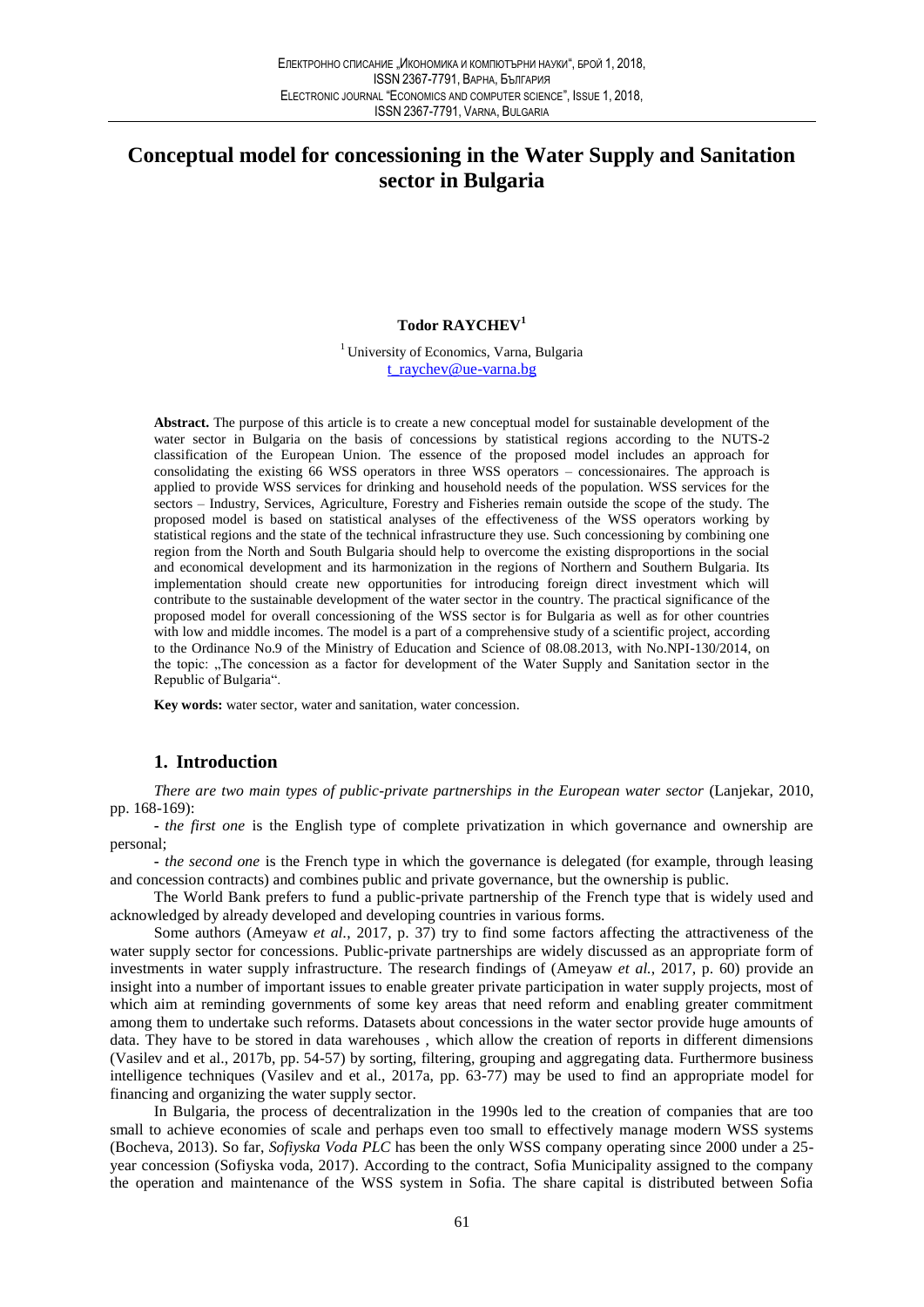Municipality – 22.9% and the French company *Veolia Voda SA.* – 77.1%. Sofiyska *Voda* is not the owner, but the concessionaire of the WSS assets, which are public municipal property. All newly constructed facilities with the company's investments also belong to the municipality.

There are different problems and challenges in the water sector in the country, which can only be solved through a complete reform of the sector and reorganization of WSS companies based on concessioning.

The purpose of this article is to analyze the effectiveness of the existing WSS operators in the statistical areas and the state of their technical infrastructure, to propose a new conceptual model for the sustainable development of the water sector in the country.

This statement is part of a full study of a scientific project under Ordinance No.9 of the Ministry of Science and Education from 08.08.2013, with No.NPI-130/2014, titled: "The Concession as a Factor for Development in Water Supply and Sanitation sector in the Republic of Bulgaria".

# 2. Reasons for concessioning of the water sector in Bulgaria

The conducted survey of the dynamics of the water sector development in the period 2003-2015 and the comparative analysis of the indicators that take into account the efficiency of the WSS operators in the statistical areas give grounds to make the following important *conclusions* regarding the development of the WSS sector in the country.

During the period under review, *total water losses in all statistical regions are high* and amounted to 68.9% on average per year. The largest is their share in the Northeast region  $-68.3\%$ . In the Southeastern region they are 60.7%, in the Northwest region 59.5%, in the North Central  $-$  58.0%, in the South Central Region – 57.4% and the lowest in the Southwest region  $-56.3\%$  (see Figure 1).



Figure 1. Relative share of total water consumption and water loss

Source: NSI data and author's own calculations.

The level of coverage of sewerage services is low and stands at 64.2% on average per year. It is the lowest for WSS PLC(AD), town of Lovech – 35.6%, WSS Ltd (OOD), town of Sliven –  $37.4\%$ , WSS Ltd (OOD), town of Kardzhali  $-41.1\%$ , WSS Ltd (EOOD), town of Vidin  $-47.6\%$ , WSS Ltd (OOD), town of Silistra – 50.5%, WSS Ltd (EOOD), town of Pazardzhic – 52.8% and WSS Ltd (EOOD), town of Pleven – 53.2% (see Table 1).

During the period 2010-2015 the ratio of operating costs to the revenues from the activity of the water and sewerage companies exceeds 100%, which is an indicator of low efficiency. For the North-East and South Central region these values are the highest. For WSS Ltd (OOD), town of Kardzhali the indicator is 104.6%, for WSS Ltd (EOOD), town of Plovdiv - 104.2%, WSS Ltd (EOOD), town of Dobrich - 103.9%, WSS Ltd (EOOD), town of Blagoevgrad - 102.2%, WSS Ltd (OOD), town of Shumen - 101.5%, WSS-Yovkovtsi Ltd (OOD), town of Veliko Tarnovo - 100,6% and WSS Ltd (OOD), town of Varna with 100.5%, or for the period the expenses exceeded the revenues by 0.5%.

The indicator measuring the cost-to-activity ratio of the invoiced water quantities has a drastically significant negative impact on the North-East region, including the individual WSS operators in it.

The total metric for the region is 2.17 BGN/m<sup>3</sup>. For WSS Ltd, town of Dobrich this indicator is 2.59 BGN/m<sup>3</sup>, for WSS Ltd, town of Shumen – 2.29 BGN/m<sup>3</sup>, for WSS Ltd, town of Targovishte – 2.01 BGN/m<sup>3</sup>.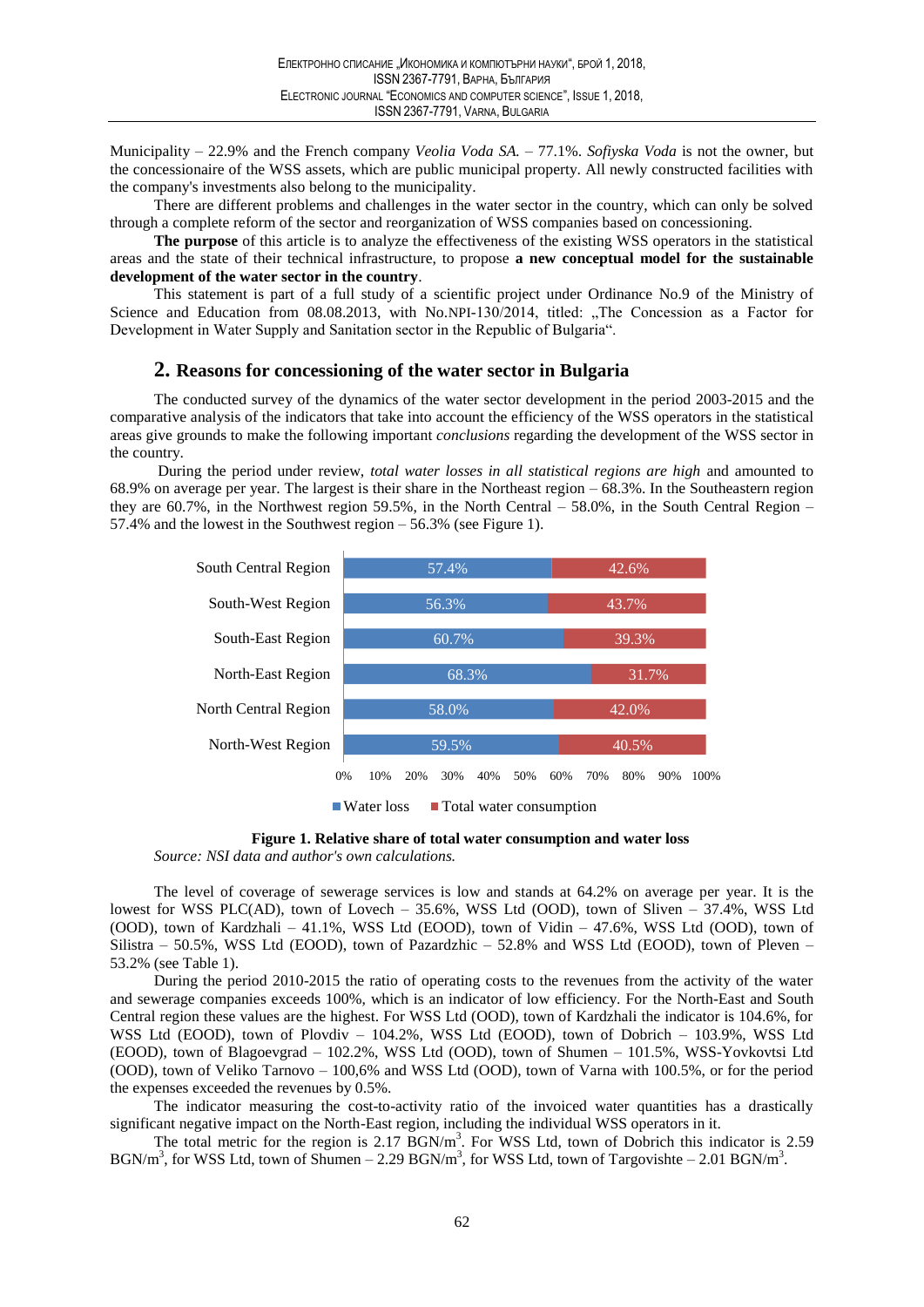The next indicator, showing the ratio between uncollected revenues and operating income, shows its uneven distribution by statistical regions. On the first place by uncollected revenues is Northeastern region with 28.5%. This average annual value is exceeded by WSS operators in Pernik  $-44.7\%$  and Kyustendil  $-33.8\%$ .

Financial and economic indicators and quality indicators of the services provided of main WSS companies by statistical regions in 2010-2015

| Region/<br><b>WSS</b><br>operators | <b>Level</b><br><b>of</b><br>covera<br>ge of<br>sanita-<br>tion<br>servi-<br>ces<br>$(\%)$ | Acti-<br>vity<br>costs/<br>Opera-<br>ting in-<br>comes<br>$(\%)$ | <b>Activity</b><br>costs/<br><b>Invoiced</b><br>water<br>quanti-<br>ties<br>(BGN/<br>$m^3$ | <b>Uncoll</b><br>ected<br>inco-<br>mes/<br>Opera-<br>ting in-<br>comes<br>(%) | <b>Costs for</b><br>wages/<br><b>Activity</b><br>costs<br>(%) | <b>Number</b><br>of staff<br>provi-ding<br>water<br>supply<br>services<br><b>Total</b><br>number of<br>consu-<br>mers<br>(1:10000) | Number of<br>staff provi-<br>ding water<br>supply<br>services /<br><b>Total</b><br>number<br>of BPD<br>(1:10000) | <b>Number</b><br>of staff<br>provi-<br>ding<br>sanitation<br>services /<br><b>Total</b><br>number<br>of BSD<br>(1:10000) |
|------------------------------------|--------------------------------------------------------------------------------------------|------------------------------------------------------------------|--------------------------------------------------------------------------------------------|-------------------------------------------------------------------------------|---------------------------------------------------------------|------------------------------------------------------------------------------------------------------------------------------------|------------------------------------------------------------------------------------------------------------------|--------------------------------------------------------------------------------------------------------------------------|
| North-West                         | 50.3                                                                                       | 99.1                                                             | 1.471                                                                                      | 20.3                                                                          | 39.3                                                          | 0.0033                                                                                                                             | 0.0052                                                                                                           | 0.0036                                                                                                                   |
| Vidin                              | 47.6                                                                                       | 99.7                                                             | 1.734                                                                                      | 5.9                                                                           | 47.6                                                          | 0.0023                                                                                                                             | 0.0074                                                                                                           | 0.0040                                                                                                                   |
| Lovech                             | 35.6                                                                                       | 95.2                                                             | 1.570                                                                                      | 29.2                                                                          | 41.0                                                          | 0.0031                                                                                                                             | 0.0040                                                                                                           | 0.0057                                                                                                                   |
| Montana                            |                                                                                            | 95.8                                                             | 1.197                                                                                      | 30.3                                                                          | 33.9                                                          | 0.0025                                                                                                                             | 0.0036                                                                                                           | 0.0000                                                                                                                   |
| Pleven                             | 53.2                                                                                       | 96.8                                                             | 1.674                                                                                      | 20.6                                                                          | 37.8                                                          | 0.0034                                                                                                                             | 0.0065                                                                                                           | 0.0085                                                                                                                   |
| <b>North</b><br><b>Central</b>     | 44.4                                                                                       | 96.5                                                             | 1.748                                                                                      | 19.3                                                                          | 39.2                                                          | 0.0037                                                                                                                             | 0.0069                                                                                                           | 0.0063                                                                                                                   |
| V. Tarnovo                         | 60.0                                                                                       | 100.6                                                            | 1.550                                                                                      | 24.4                                                                          | 50.6                                                          | 0.0034                                                                                                                             | 0.0070                                                                                                           | 0.0150                                                                                                                   |
| Razgrad                            | 51.1                                                                                       | 80.2                                                             | 1.506                                                                                      | 10.2                                                                          | 34.3                                                          | 0.0044                                                                                                                             | 0.0073                                                                                                           | 0.0043                                                                                                                   |
| Ruse                               | 61.2                                                                                       | 93.9                                                             | 1.662                                                                                      | 4.1                                                                           | 34.6                                                          | 0.0035                                                                                                                             | 0.0074                                                                                                           | 0.0039                                                                                                                   |
| Silistra                           | 50.5                                                                                       | 99.2                                                             | 1.896                                                                                      | 15.8                                                                          | 44.8                                                          | 0.0017                                                                                                                             | 0.0075                                                                                                           | 0.0012                                                                                                                   |
| North-East                         | 60.3                                                                                       | 100.7                                                            | 2.173                                                                                      | 18.2                                                                          | 34.9                                                          | 0.0038                                                                                                                             | 0.0670                                                                                                           | 0.0078                                                                                                                   |
| Varna                              | 73.9                                                                                       | 100.5                                                            | 1.796                                                                                      | 16.5                                                                          | 42.6                                                          | 0.0033                                                                                                                             | 0.0940                                                                                                           | 0.0210                                                                                                                   |
| Dobrich                            | 54.3                                                                                       | 103.9                                                            | 2.592                                                                                      | 27.1                                                                          | 23.8                                                          | 0.0029                                                                                                                             | 0.1580                                                                                                           | 0.0040                                                                                                                   |
| Targovishte                        | 52.6                                                                                       | 97.0                                                             | 2.010                                                                                      | 12.8                                                                          | 40.0                                                          | 0.0050                                                                                                                             | 0.0080                                                                                                           | 0.0010                                                                                                                   |
| Shumen                             | 60.5                                                                                       | 101.5                                                            | 2.293                                                                                      | 16.3                                                                          | 33.0                                                          | 0.0040                                                                                                                             | 0.0079                                                                                                           | 0.0053                                                                                                                   |
| <b>South-East</b>                  | 61.7                                                                                       | 96.4                                                             | 1.743                                                                                      | 27.6                                                                          | 36.9                                                          | 0.0035                                                                                                                             | 0.0064                                                                                                           | 0.0043                                                                                                                   |
| <b>Burgas</b>                      | 75.5                                                                                       | 91.9                                                             | 1.474                                                                                      | 6.8                                                                           | 35.5                                                          | 0.0041                                                                                                                             | 0.0065                                                                                                           | 0.0046                                                                                                                   |
| Sliven                             | 37.4                                                                                       | 98.9                                                             | 1.891                                                                                      | 59.2                                                                          | 36.9                                                          | 0.0039                                                                                                                             | 0.0060                                                                                                           | 0.0050                                                                                                                   |
| Stara Zagora                       | 74.1                                                                                       | 96.9                                                             | 1.957                                                                                      | 15.2                                                                          | 36.3                                                          | 0.0036                                                                                                                             | 0.0060                                                                                                           | 0.0060                                                                                                                   |
| South-West                         | 77.9                                                                                       | 90.4                                                             | 1.189                                                                                      | 28.5                                                                          | 40.0                                                          | 0.0030                                                                                                                             | 0.0066                                                                                                           | 0.0027                                                                                                                   |
| Blagoevgrad                        | 73.0                                                                                       | 102.2                                                            | 1.347                                                                                      | 16.9                                                                          | 51.5                                                          | 0.0034                                                                                                                             | 0.0132                                                                                                           | 0.0023                                                                                                                   |
| Pernik                             | 74.4                                                                                       | 100.1                                                            | 1.384                                                                                      | 44.7                                                                          | 30.2                                                          | 0.0032                                                                                                                             | 0.0060                                                                                                           | 0.0020                                                                                                                   |
| Sofiyska<br>voda PLC               | 96.1                                                                                       | 61.7                                                             | 0.644                                                                                      | 29.3                                                                          | 20.2                                                          | 0.0011                                                                                                                             | 0.0056                                                                                                           | 0.0034                                                                                                                   |
| <b>South</b><br><b>Central</b>     | 64.2                                                                                       | 100.2                                                            | 1.406                                                                                      | 19.7                                                                          | 42.7                                                          | 0.0039                                                                                                                             | 0.0086                                                                                                           | 0.0023                                                                                                                   |
| Kardzhali                          | 41.1                                                                                       | 104.6                                                            | 1.348                                                                                      | 18.7                                                                          | 55.7                                                          | 0.0039                                                                                                                             | 0.0133                                                                                                           | 0.0016                                                                                                                   |
| Pazardzhik                         | 52.8                                                                                       | 93.3                                                             | 1.094                                                                                      | 22.3                                                                          | 37.1                                                          | 0.0027                                                                                                                             | 0.0040                                                                                                           | 0.0010                                                                                                                   |
| Plovdiv                            | 73.2                                                                                       | 104.2                                                            | 1.391                                                                                      | 24.5                                                                          | 31.8                                                          | 0.0025                                                                                                                             | 0.0049                                                                                                           | 0.0025                                                                                                                   |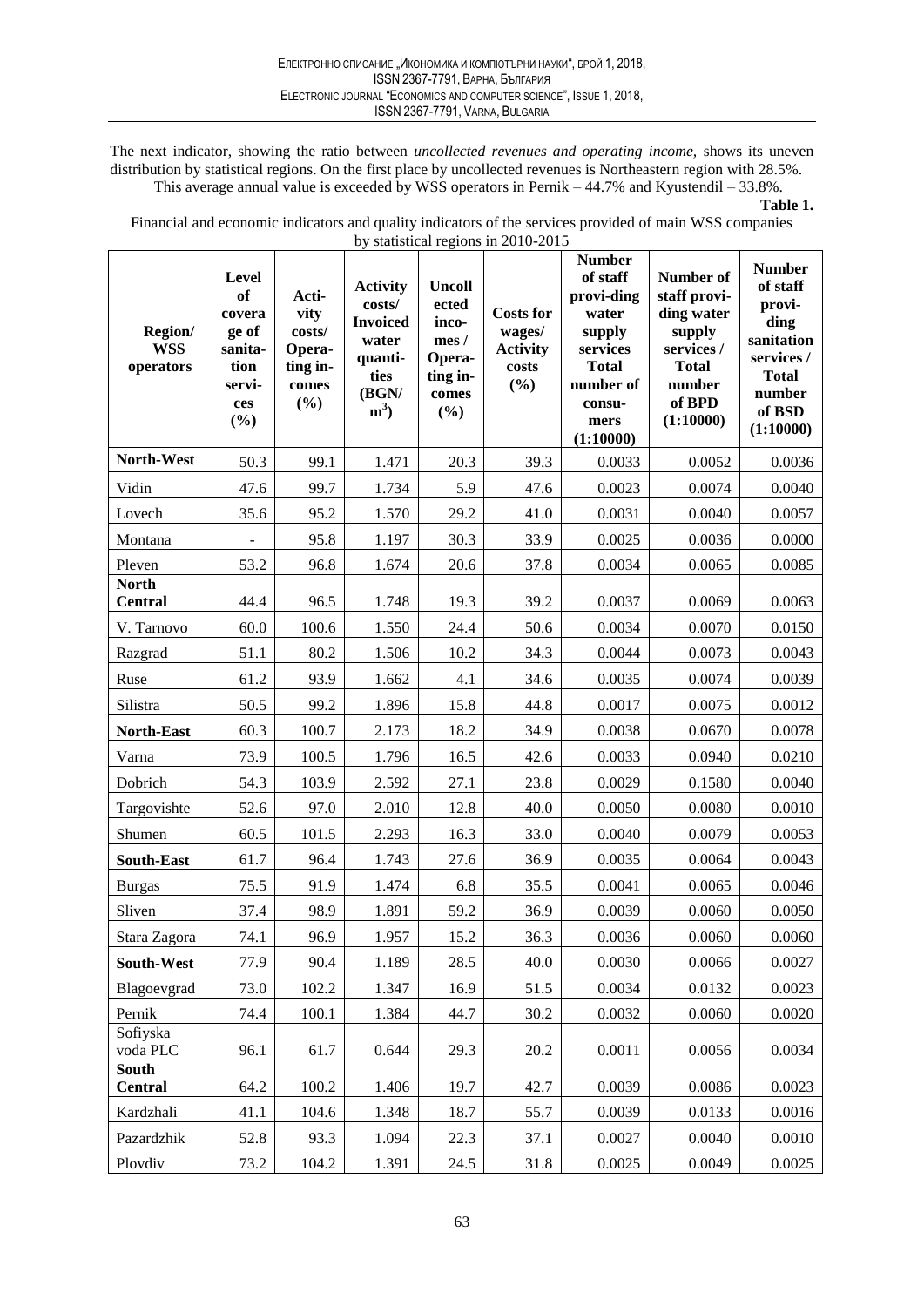| Smolyan | 74.0 | $\overline{ }$<br>∩¬<br>$\cdot$ $\cdot$ | .186  | 0.4            | 48.6 | 0.0063 | 0.0122 | 0.0029 |
|---------|------|-----------------------------------------|-------|----------------|------|--------|--------|--------|
| Haskovo | 64.6 | 99.0                                    | 1.963 | 30.3<br>$\sim$ | 34.5 | 0.0045 | 0.0070 | 0.0010 |

Source: according to Energy and Water Regulation commission data and author's own calculations.

The collection of revenue is also very poor by WSS Ltd, town of Sliven  $-59.2\%$ , followed by WSS Ltd, town of Montana and WSS Ltd, town of Haskovo each 30.3%. For the concessioner Sofiyska voda PLC, town of Sofia the uncollectibility of revenue is the lowest  $-29.3\%$ .

There are too large differences between the values of the indicators related to the staff. For example, for Sofiyska voda PLC, town of Sofia the relative share of the wage costs to operating costs are 20.2%, and for WSS Ltd, town of Kardzhali they are 2.5 times bigger  $-55.7\%$ . The relative share of the number of staff providing water supply services to the total number of consumers for Sofiyska voda PLC is 11 people, servicing 10000 consumers, and for Silistra it is 17 people for 10000, for Targovishte it is 50 people for 10000 consumers, and for Smolyan this share is 63 people for 10000.

The Human Resource *Efficiency Index*, which determines the ratio of the *average annual number of* employees providing water services to the total number of BWD, is large, for the South Central Region it is 86:10000. For WSS Ltd, town of Kardzhali and WSS Ltd, town of Smolyan it is respectively 133:10000 and 122:10000. For Northeastern region this ratio is the highest and amounts to 670:10000, and for WSS Ltd, town of Dobrich and WSS-Varna Ltd, town of Varna is respectively 1580:10000 and 940:10000.

The ratio of the average annual number of employees providing sanitation services to the total number of BSD is the biggest for Northeastern region – it is 78:10000, followed by the North Central region – 63:10000. For WSS - Varna Ltd, town of Varna it is 210:10000, and for WSS-Yovkovtsi Ltd, town of Veliko Tarnovo it is 150:10000 (see Table 1).

In the Strategy for Development and Management of Water Supply and Sanitation in the Republic of Bulgaria for the period 2014-2023 the vision for the WSS sector is aimed at creating a  $, ...$  financially, technically and environmentally sustainable WSS sector, that provides WSS services with high quality socially affordable". (Ministry of Regional Development and Public Works, 2014b, p. 48). The implementation of this 10-year objective for the water sector implies generating significant funds for investment in the full range of services available by 2023. Funding from European funds as well as national co-financing from government capital grants to loans from financial institutions and mainly accumulated funds from WSS companies during this period are expected. The preliminary estimates for the 25-year period 2014-2038 show that investments are necessary in the water sector amounting to 24 207.8 million BGN (see Table 2).

Table 2.

| according to the adopted strategy (in million BGN) |             |            |             |              |                          |  |  |  |
|----------------------------------------------------|-------------|------------|-------------|--------------|--------------------------|--|--|--|
| Source of granting, million<br><b>BGN</b>          | 2014-2023   | 2024-2028  | 2029-2038   | <b>TOTAL</b> | <b>Share of</b><br>total |  |  |  |
| Project co-financed by $EU$ – Grant                | 3 684.1     |            |             | 3 684.1      | 15.2%                    |  |  |  |
| Project co-financed by $EU -$                      |             |            |             |              |                          |  |  |  |
| national co-financing                              | 2 2 4 7 . 2 |            |             | 2 2 4 7 . 2  | 9.3%                     |  |  |  |
| State subsidies                                    | 390.7       | 163.9      | 70.3        | 624.9        | 2.6%                     |  |  |  |
| $WSS$ operators $-$ internally                     |             |            |             |              |                          |  |  |  |
| generated resources                                | 4 141.0     | 3 7 3 1 .8 | 8 1 9 5 . 5 | 16 068.3     | 66.4%                    |  |  |  |
| $WSS$ operators $-$ loans                          | 1 271.1     | 262.2      | 50.0        | 1 583.3      | 6.5%                     |  |  |  |
| <b>TOTAL</b>                                       | 11 734.1    | 4 1 5 7 .9 | 8 3 1 5 .8  | 24 207.8     | 100.0%                   |  |  |  |

Estimated total investment in the WSS sector for the period 2014-2038 adontad strato

Source: Comparative analysis of the WSS sector in the Republic of Bulgaria for the period 2009-2014. "Prices and Business Plans - WSS Services" Directorate, WSS Services Directorate General, Version 07, p. 9 (EWRC, 2015)

In our opinion, the details in Table 2 internally generated funds from the WSS operators are too ambitious, inflated and do not match their real possibilities. This conclusion follows from the results of the analysis of the development of the Water Supply and Sanitation sector in Bulgaria in the period 2003-2015 (see Table 3).

The analysis shows that the average value of the total annual profit of WSS operators is only BGN 17.13 million and the average annual growth rate is 13.42%. This growth rate is good but applied to the very low average annual profit base in the water sector is not enough to accumulate the necessary financial resources for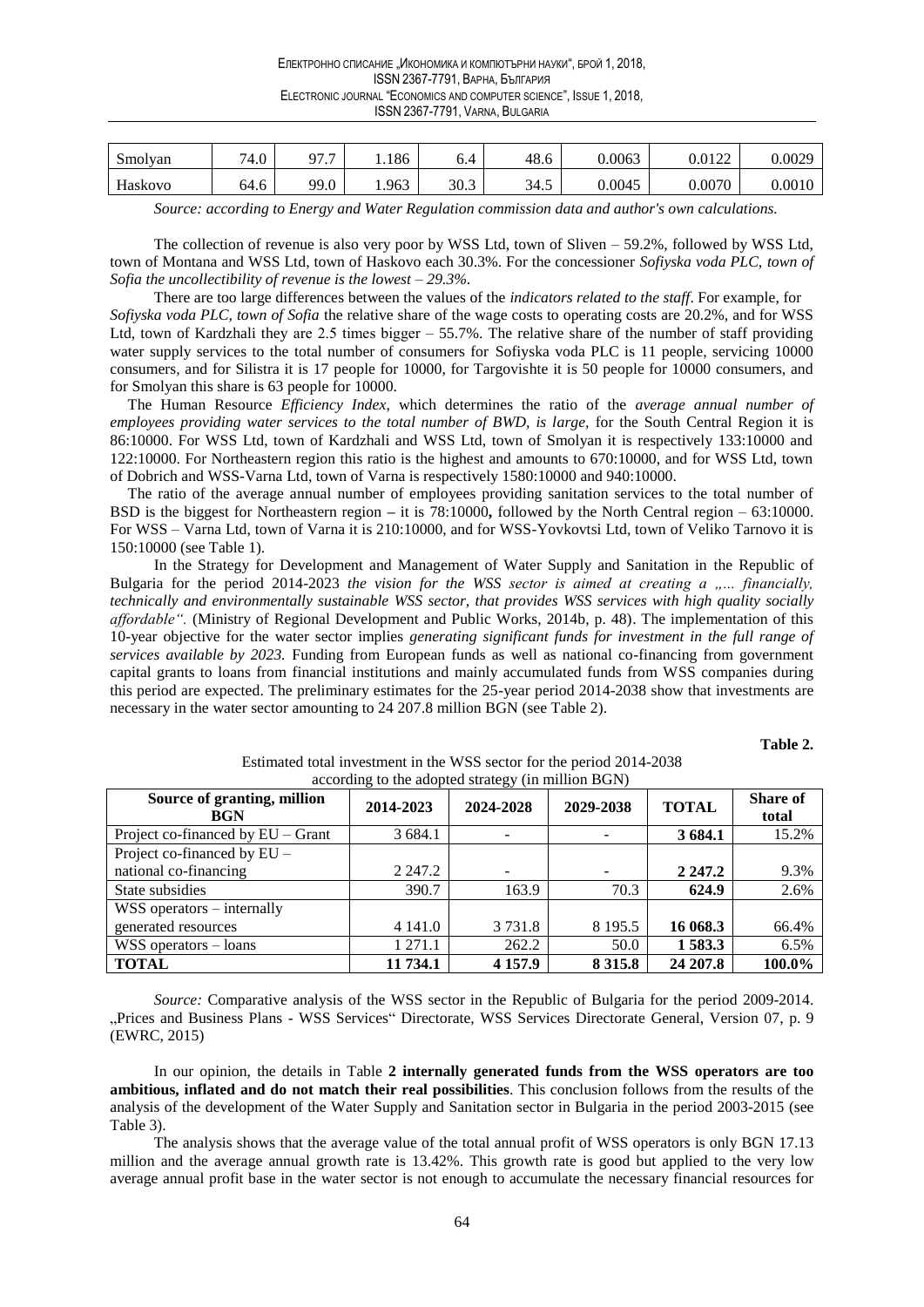investment activity, for the rehabilitation, modernization and renovation of the highly depreciated WSS infrastructure.

The results of the analysis of the financial and economic indicators and the quality indicators of the services provided by the WSS companies during the period 2010-2015 show that the following *problems* exist:

- all public operators provide water services with significant losses of drinking water;

- the technical infrastructure used is heavily:

Table 3.

| <b>Index</b>                                                 | Mini-<br>mum | Maxi-<br>mum | Average<br>value | Average<br>annual<br>growth | Average<br>annual<br>growth<br>rate $(\% )$ | Average<br>annual<br>increase<br>rate $(\% )$ |
|--------------------------------------------------------------|--------------|--------------|------------------|-----------------------------|---------------------------------------------|-----------------------------------------------|
| 1. Operating income                                          | 383.38       | 672.38       | 550.17           | 23.37                       | 104.60                                      | $+4.60$                                       |
| 2. Activity costs                                            | 376.65       | 641.35       | 529.80           | 20.56                       | 104.14                                      | $+4.14$                                       |
| 3. Final financial result<br>(profit/loss) from the activity | $-6.38$      | 37.94        | 17.13            | 1.88                        | 113.42                                      | $+13.42$                                      |

Financial and economic indices of WSS companies in the country for the period 2003-2015 (in million BGN)

Source: according to data provided by NSI and own calculations by the author.

- the rate of uncollectability of revenue is very high;

- employed personnel are used inefficiently;
- the relative share of remuneration relative to operating costs is high;

- the possibilities for the accumulation of investment funds are limited.

In general, the low-performing business of WSS companies is not able to ensure sustainable development of WSS sector. An exception is made only by the concessionaire Sofiyska Voda PLC, Sofia, which in most cases has much better indicators than those of the other WSS operators in the country (see Table 1). In our opinion, this is due to the chosen model of cooperation of the local authority with a foreign private partner in the form of concessioning for the provision of water services to the population and its more efficient strategy for the development of WSS services in Sofia Municipality.

# 3. Essence of the proposed concessioning model for the water sector

The concessioning model proposed by us has been developed on the basis of the *status of the WSS* operators by statistical regions and districts as well as on the basis of the multiparametric analysis of the factors determining the effective development of the water sector in the country. These include:

- factors determining the dynamics of the development of water resources;
- factors determining the dynamics of the development of water economy infrastructure;
- factors determining the dynamics of the development of provided water services;
- factors determining the quality of WSS services;
- factors determining the financial and economic development of WSS operators.

The conceptual model of concessioning is built according to the classification NUTS-2 of the European Union. In order to maximize the impact of improving the management and production structure and optimal use of the personnel of WSS operators, we propose the creation of 3 water concessions. They cover the next statistical regions (see Figure 2):

- Concession 1 for North-West and South-West regions;
- Concession 2 for North central and South central regions;
- Concession 3 for North-East and South-East regions.



Figure 2. Optimal version of concessioning of water services provision to the population in the country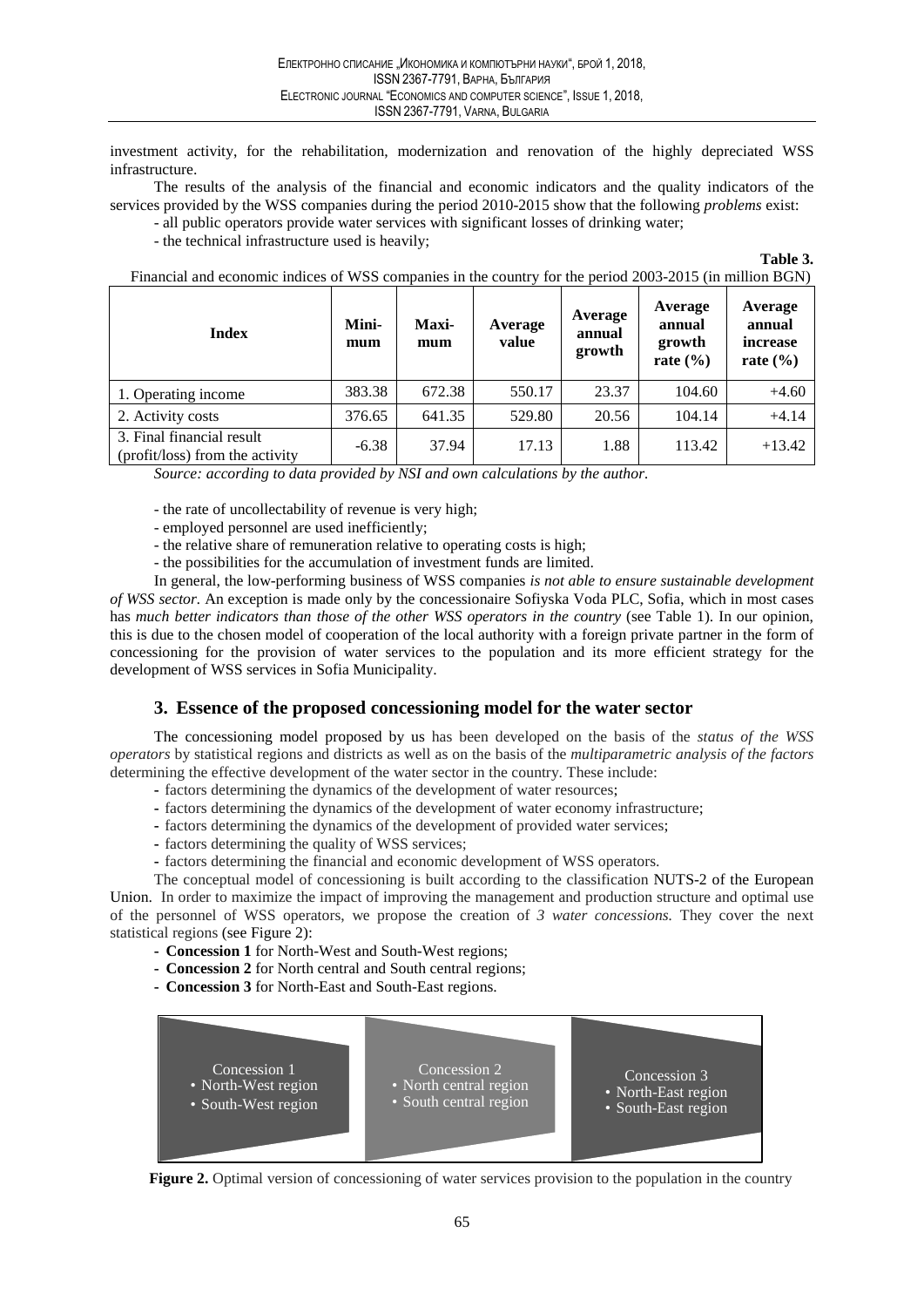The considered optimal option for concessioning by grouping the statistical regions in the way described will contribute to the concentration of financial, investment, technological and human resources. The consolidation of the territorial scope of the WSS operators will give them new tactical opportunities and strategic prospects. Serving a larger number of users gives **significant benefits**, for example:

- making bigger economies from the scale;

- eliminating the imbalance in the pricing of water services damaging small settlements and those with predominantly pumping water supply;

- creating more flexible organizational structures;

- imposing on the territory of the whole country greater sector expertise, managerial potential and international experience:

- accumulation of a significantly larger volume of investment for a relatively short period of time;

- better use of staff, working time, vehicles and machinery;

- taking loans on preferential terms;

- better opportunities for coordination, monitoring and control between water and sewerage operators (concessionaires), public authorities and control bodies.

For a more accurate assessment of the status of WSS companies entering a statistical area, an open quantitative assessment system may be used with the introduction of relative weights only for the groups or for each individual indicator expressing the degree of importance to the rest of the item public authority or a purely expert one. This evaluation system should be adaptable to the changes in the water sector, as well as to the requirements of the EWRC, in case of changes in the country's legislation and the European Union, etc. Adjustments to the relative importance levels of indexes, as well as the inclusion / exclusion of indexes, are possible.

The model includes also the creation of 3 Regional WSS associations. We recommend that the status and design of existing WSS associations be retained as entities in the system, but **territorially integrated - from** the administrative district level to the level of the statistical area. In the initial stage Regional WSS associations will be needed to provide a grant from the European funds in the medium term and  $-$  if the water services provided in a given area are not declared to be a concession or there are no real candidates, they will continue to work with the WSS operators operating in both regions.

We propose that the administration of the individual Regional WSS associations be determined in accordance with the current provision of the Ministry of Regional Development and Public (MRDPW, 2014a). Art. 3, para. 2, according to which "If the detached territory is located in the territory of more than one district, its management address is located in the building of the district administration of the area where the majority of the consumers served by the WSS operator of the respective territory".

Figure 3 presents the proposed conceptual model for concessions in the water sector by statistical regions of the country.

# 4. Interaction of public institutions with concessionaires

In the Bulgarian WSS sector, as in other countries, there are many interested parties in complex legal relationships. The Water Act (MC, 2017) sets out in detail the status and responsibilities of the institutions and authorities involved in the management and operation of water WSS systems, making reference to the specific legislation regarding the status and functions of the EWRC and WSS operators. In the model shown in Figure 3 are the four main types of relationships (subordination, interaction, control and monitoring of activity, consultancy and civil control) between the concessionaire companies in the WSS sector and the other institutional and potential participants, revealing the nature of their relationship.

The Ministry of Environment and Water (MEW), and in particular its Minister, is responsible for:

- environmental protection, water management at national level;

- the preparation of a National Strategy for the water sector that can provide a common framework for the management and development of the water sector; as well as

- the implementation of the relevant program providing European funding for environmental protection under which WSS infrastructure can be co-financed in accordance with its terms.

The MEW also coordinates and controls administrative structures such as Regional Inspectorates for Environment and Water and state administrations such as the Basin Directorates. They, in turn, through monitoring and control links can actively influence the work of concessionaires to make better use of water and to improve and maintain the quality of water services provided to consumers.

The Ministry of Regional Development and Public Works (MRDPW), and in particular its Minister, implements the state policy in the Water Supply and Sanitation sector at national level, such as: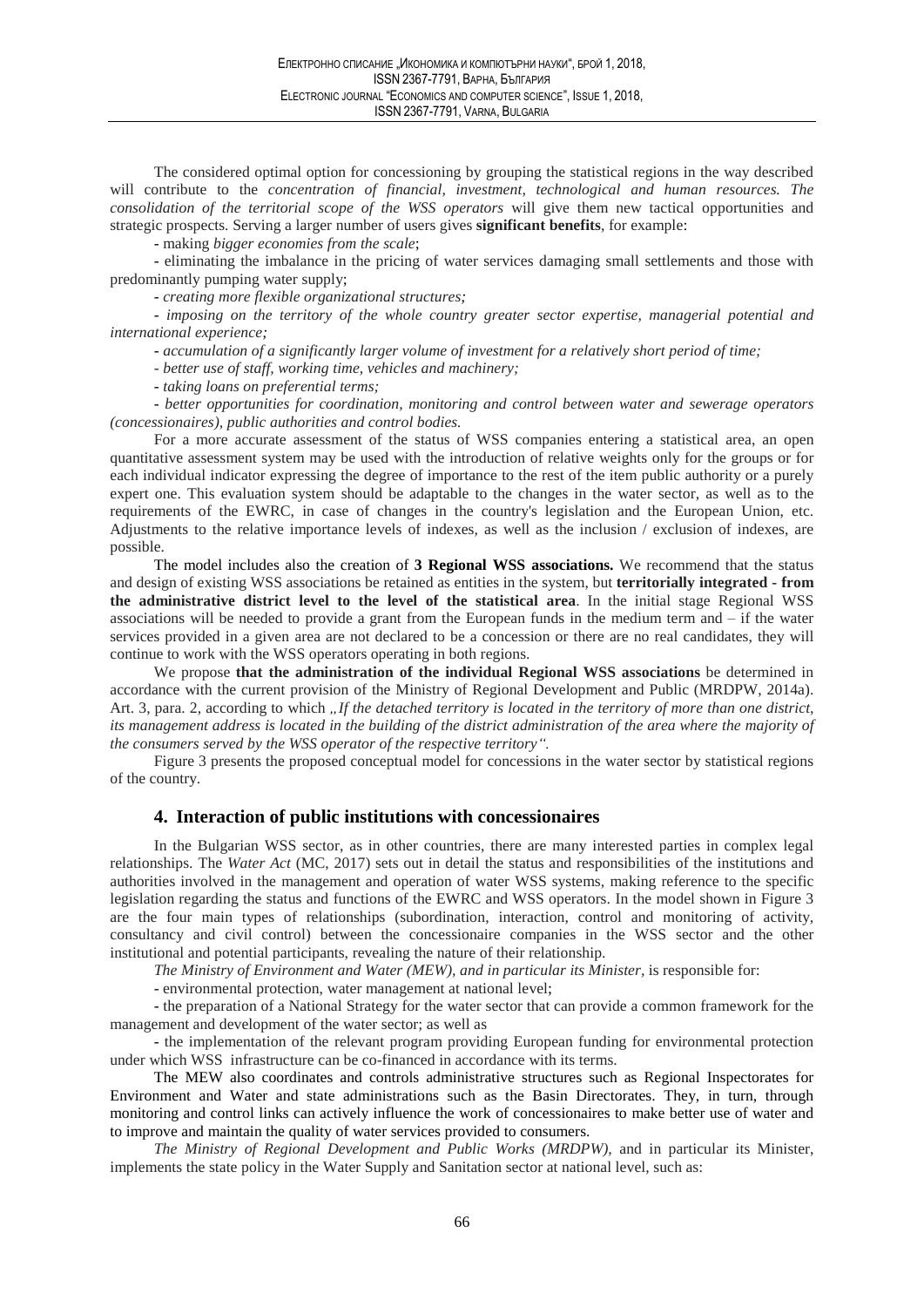- develops and proposes to the Council of Ministers a Strategy for development and management of water supply and sanitation in the Republic of Bulgaria and carries out coordination and control over its implementation:

- draws up the legislative framework for the management and development of the WSS sector;

- establishes and maintains a Unified Information System and Register of Regional WSS associations and concessionaires (WSS operators) and exercises control in the cases provided by the law.

MRDPW implements subordination relationships with the companies-water concessionaires. It also coordinates the management of WSS systems at national level as well as the activities of Regional WSS associations and provides methodological guidance for the preparation of the regional water and sanitation master plans.

The Ministry of Health (MH) controls the water quality for drinking and household needs and the health and hygiene condition of the water supply facilities. Its territorial structures – regional health inspections play animportant role in identifying priority issues and the necessary measures, which should be directed to the appropriate financial means for their prompt and effective resolution within the time limits allowed by EU law.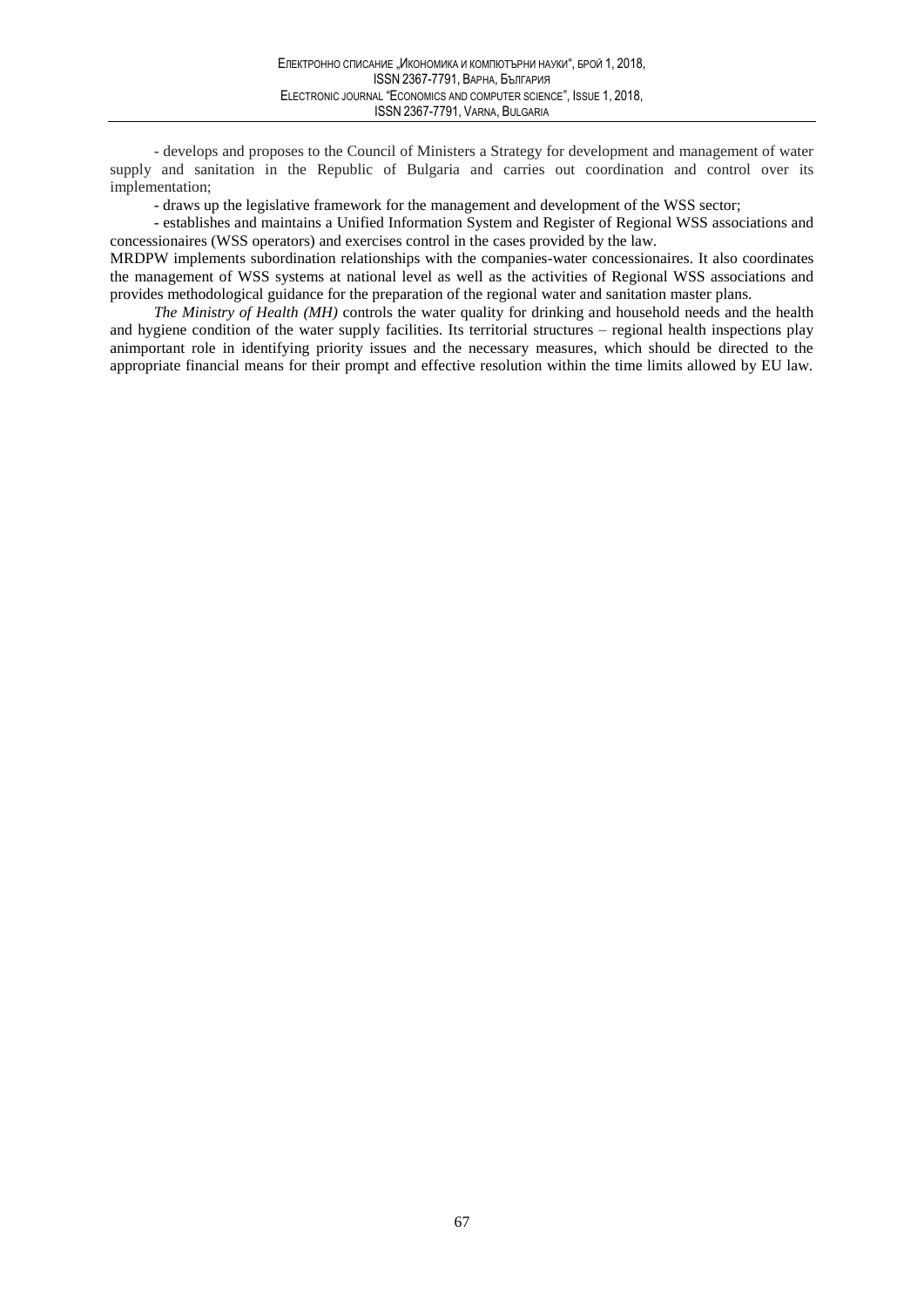#### Електронно списание "Икономика и компютърни науки", брой 1, 2018. **ISSN 2367-7791, ВАРНА, България** ELECTRONIC JOURNAL "ECONOMICS AND COMPUTER SCIENCE", ISSUE 1, 2018, ISSN 2367-7791, VARNA, BULGARIA



Figure 3. Conceptual model for concessioning in Water Supply and Sanitation sector by statistical regions of Bulgaria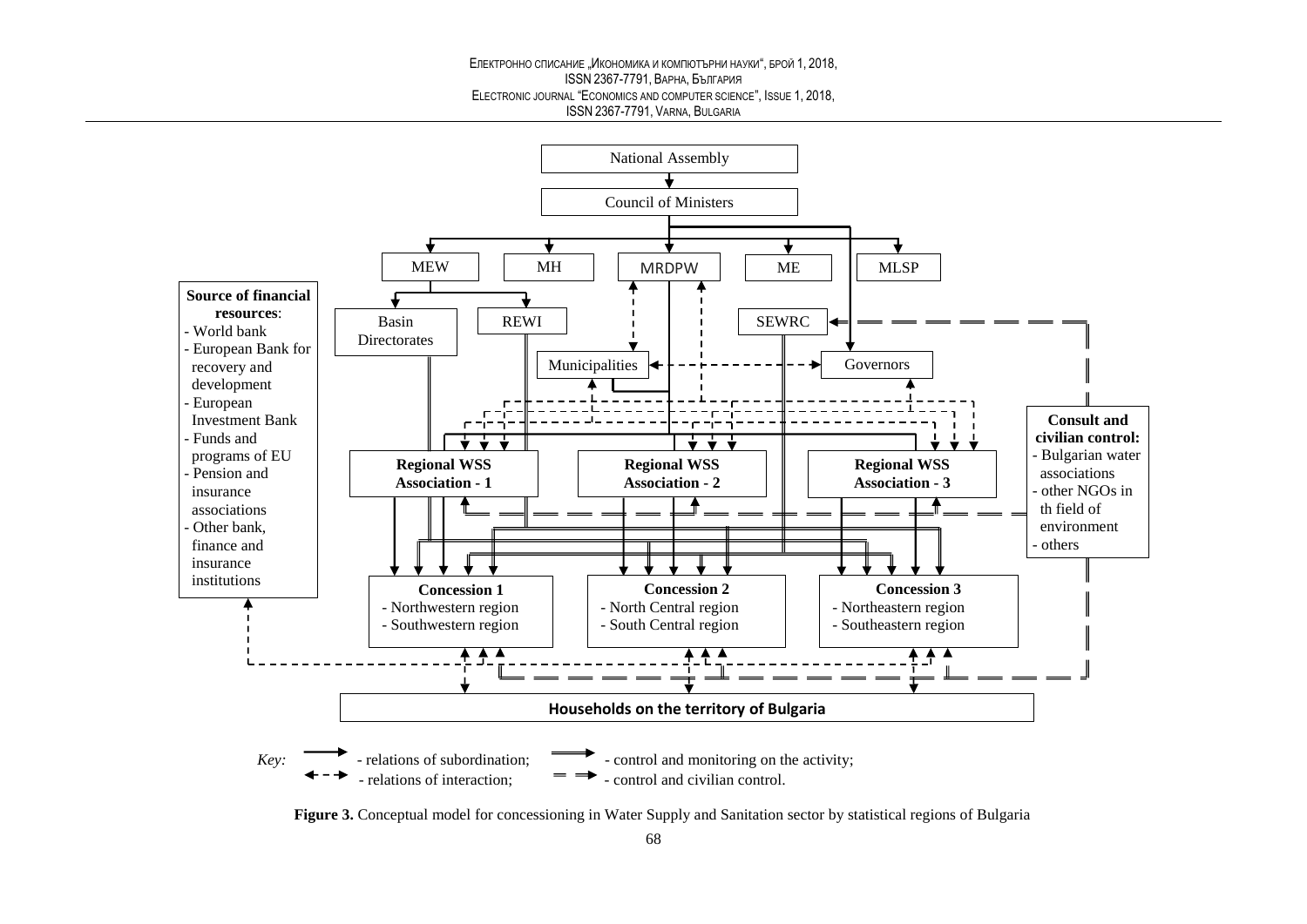The municipalities are responsible for managing only the WSS systems that are wholly owned by them. Their elective bodies:

- adopt general and detailed development plans necessary for the development of the WSS infrastructure in the municipality in accordance with the regional master plans for WSS and the general plans for agglomerations with over 10 000 inhabitants;

- coordinate as the direct beneficiaries the preparation and implementation of projects related to WSS infrastructure, which are financed under operational programs with EU Cohesion and Structural Funds;

- express views on the business plans developed by the concessionaire and monitor their implementation:

- represent the municipality in the concession authorities with municipal participation, in the capital and in the relevant Regional WSS association;

- exercise control in the cases provided for by the law.

The municipalities, which own WSS assets, undertake ties of subordination with the benefiting companywater concessionaire.

The Regional Water Supply and Sanitation Associations are legal entities that manage the WSS systems within the separate territories – statistical regions. They interact with the municipalities and regional governors in the territorial scope of the respective statistical regions as well as with MRDPW and fulfill the following functions:

- decide on concluding a contract with the concessionaire (WSS operator) for outsourcing of WSS services:

- prepare and approve the investment programs and the general WSS plan in accordance with the Regional Master Plan for Agglomerations with over 10,000 inhabitants;

- cohere the business plan of the concessionaire (WSS operator).

The Energy and Water Regulatory Commission (EWRC) is an independent specialized state body. Its powers include:

- preparation of projects of regulations for the water sector:

- carrying out preliminary control during the preparation of the concession and other types of contracts for management of the WSS systems and gives an opinion on their compliance with the Water Supply and Sanitation Services Regulation Act (WSSSRA) and other related normative acts:

- approval of business plans for concessionaires (WSS companies);

- exercising control and imposing penalties in the cases provided in WSSSRA;

- valuation of the prices of the water supply and sanitation services in response to the applications submitted by the concessionaires (WSS companies);

- control to achieve the target values of service level indicators from Concessionaires (WSS operators);

- dealing with consumer complaints and others.

Concessionaires, in their role as water supply and sanitation infrastructure operators, are commercial entities (irrespective of the structure of capital ownership – state, municipal or a combination of them. They provide the following WSS services:

- purification and supply of potable water and water for industrial and other needs;

- removal and purification of sewage and rainwater from urbanized territories;

- construction, maintenance and operation of WSS systems, including treatment and other facilities.

As WSS operators, the concessionaires are also responsible for fulfilling the waste water discharge requirements under the provisions of the Water Act.

The main stakeholders are the users of WSS services, covering the categories of household, commercial, industrial and other business users. Their interests are represented by consumer associations and other related structures of civil society. So far, consumer organizations have not been particularly active in the field of WSS services.

Other key stakeholders include employees, specialists, consultants, suppliers and contractors in the WSS sector, their trade unions and associations. An important representative is the Bulgarian Water Association, which expresses in general the interests of the stakeholders in the sector (Bulgarian Water Association, 2012). In the model we offer, it has the responsible role of a professional consultant and a guarantor of timely civil control, both in terms of the concessionaires' activities, as well as on the institutional decisions and public policies pursued.

# 5. Conclusion

In this article there is a presentation of a new conceptual model for concessioning the WSS sector in Bulgaria, which consolidates the existing 66 WSS operators in three WSS operators – concessioners. The consolidation was dome in statistical regions according to NUTS-2 classification of the European Union.